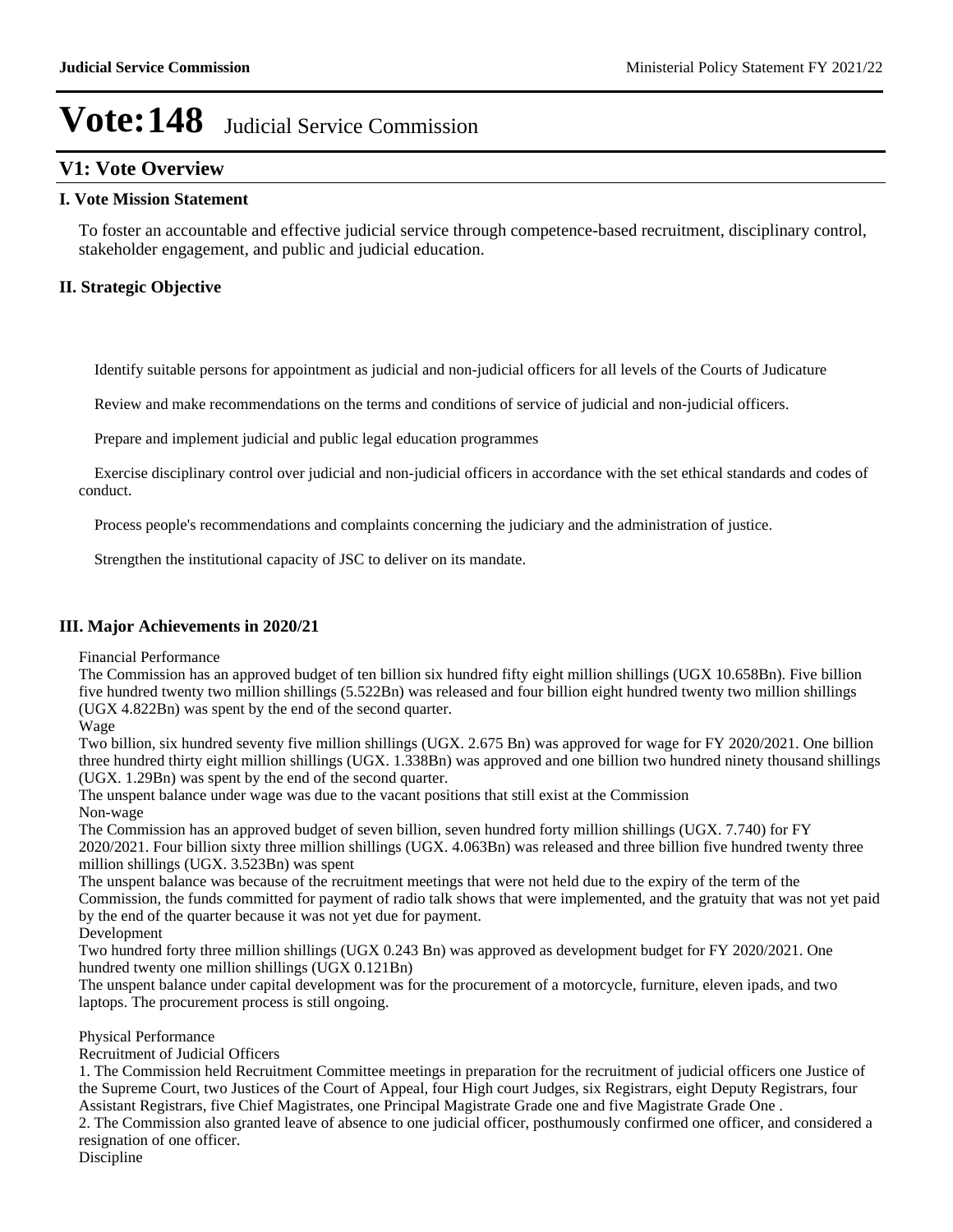1. The Commission completed 67 complaints in the first and second quarter. For three of the complaints completed, the judicial officers were severely reprimanded, one was reprimanded and two were cautioned. Other complaints were completed because the complainants got remedies and their complaints were settled.

2. The Disciplinary Committee held 7 meetings and a retreat where 76 complaints were considered. For 5 complaints, the officers were cautioned, for 3 complaints officers were to be charged,4 were recommended for interface, 3 for further hearing and 53 for closure by the Commission.

Public legal awareness for a administration of justice

1. The Commission held 30 radio talk shows in Kaberamaido, Kotido, Kapchorwa, Soroti, Kumi, Moroto, Nakapiripirit ,Katakwi, Kampala, Kyenjojo, Kamwenge, Bushenyi, Ibanda , Kiruhura, Dokolo, Kamuli, Masindi, Tororo, Kalangala and Rukungiri , Masaka, Mbarara, Fort Portal , Moroto, Hoima, Kagadi, Mityana, Masindi, Kiryandongo and Nakasongola districts.The radio talk shows were about the expanded mandate of the Judicial Service Commission, Domestic Violence, crosscutting issues of gender and environment, Succession Laws, Marriage Laws, Children and the Law, criminal trial procedures, Prisoner's rights, mandatory bail, and plea bargaining. The radio sensitizations held increased on the awareness of the listeners about law and administration of justice.

2. The Commission held 4 Media engagement meetings with media practitioners in Oyam, Moroto, Nebbiand Gulu. The media were educated about the expanded mandate of the JSC and administration of justice.

3. 2 EPA Committee meetings were held. The meetings considered the directorates progress reports, IEC materials as well as launch of the 4th Edition of the Citizens Handbook on Law and Administration of Justice in Uganda

Judicial Education for administration of justice

1. The Commission held five (5)Capacity Building sessions in Fort Portal, Masaka, Lira, Jinja and Arua High Court Circuits in compliance with the Ministry of Health/GoU COVID-19 SOPs.

2. 21 Regional engagement with Judicial Officers was conducted in the Courts of Pallisa, Kaliro, Buyende, Tororo, Busia, Namayingo, Sironko, Bududa, Manafwa, Kapchorwa, Bukwo, Kween, Amudat, Adjumani, Kiryandongo, Gulu, Pader, Amuru, Nwoya, Kitgum, and Lamwo

Complaints management system

1. The Commission received 68 complaints in the first and second quarters. However, 35 of these complaints required remedies outside the Commission's mandate, and the complainants were advised accordingly. A total of 33 complaints were evaluated, registered and files opened (5 complaints were against Judges, 13 registrars, 5 chief Magistrates, and 10 against Magistrates Grade 1) The Commission investigated 42 complaints in the first and second quarter. Out of the complaints investigated, 04 had merit, 13 had no merit; 02 were rescheduled for investigations; 2 require responses from the respondents; 01 required further investigations; 02 are pending a mediation report mediation by the parties

2. The Commission held 04 radio talk shows on anti-corruption and the JSC complaints handling system in the districts of Butaleja, Namatuba, Mubende and Mityana.

Research and planning for administration of justice

1. The Commission conducted inspections in the Chief magistrate courts of Tororo, Kanungu, Nakawa and Rukungiri,

Magistrate courts of Malaba, Butalejja, Nyarushanje, Kihihi, Kebisoni, and Luzira and developed a concept note for the research to be conducted in the third quarter.

Finance and administration

- 1. Commission activities and staff for the first and second quarter were facilitated
- 2. Office Vehicles were serviced and repaired.
- 3. Office rent and utilities for the six months was paid
- 4. Office equipment was serviced and maintained.
- 5. Quarterly financial reports were prepared and submitted

Internal Audit

- 1. Prepared audit reports for quarter four FY 2019/20 and quarter one FY 2019/2020
- 2. Conducted the value for money audit checks

Human resource management services

- 1. Staff salaries, Pension and gratuity for the first and second quarter were paid.
- 2. Commission Member's emoluments for the two quarters were paid
- 3. Staff training was conducted.
- 4. Staff appraisals were conducted.

5. Pension verification done for pensioners to ensure that the right beneficiaries access the pension. Two cases of unverified pensioners were identified and forwarded to the Ministry

of Public Service for deletion from the payroll.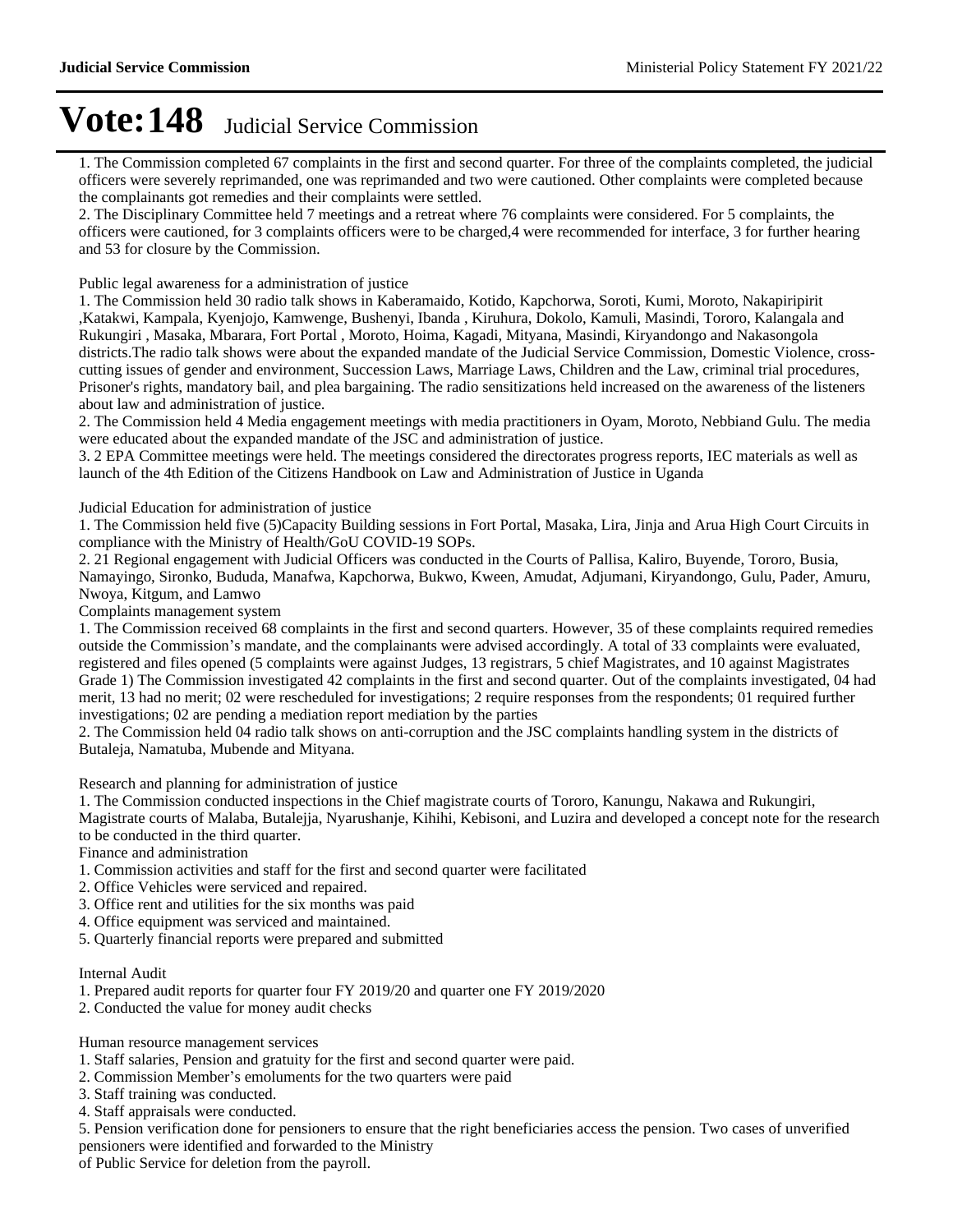6. All JSC staff records verified in preparation for migration from integrated Personnel Payroll System (IPPS) to Human Capital Management (HCM).

7. Confirmation of two personal secretaries and one driver.

8. Coordinated the review of JSC structure was submitted to the Ministry of Public Service for approval. This is to facilitate the expanded mandate of JSC arising from the Administration of Judiciary Act 2020.

Planning and Policy function

1. Prepared performance report for quarter four FY 2019/20 and quarter one FY 2020/21.

2. Prepared and submitted the Budget Framework Paper for FY 2021/22.

3. Conducted monitoring and evaluation in the districts/ magisterial areas of Moroto, Kotido, Abim, Ntoroko, Kyenjojo,

Kamwenge, Masindi, Kiryandongo, Mukono, Kamuli, Buyende, Busembatya

### **IV. Medium Term Plans**

i) The Administration of the Judiciary Bill, 2020 was passed by Parliament, hence expanding the Mandate of the JSC. This expanded mandate requires reviewing the current JSC macro structure so as to appropriately handle the recruitment and discipline of other staff of the Judiciary and the expanded Judiciary Staff structure. The structure has been approved with the guidance of the Ministry of Public Service.

ii) Implement the newly approved JSC structure to handle the expanded mandate.

iii) Fully implement the Administration of the Judiciary Act 2020( the transition from Public Service Commission to JSC)

iv) Require additional space for the new staff of the new structure.

v) Procure furniture and ICT equipment for the new staff

vi) Decentralize the services of the JSC to regional level for effective service delivery. So far, one regional office was opened up in Moroto district and the plan is to open more 05 this financial year.

vii) To advocate for the amendment of the Constitution and the Judicial Service Act and Regulations to provide for full-time Membership of the Commission, and streamline disciplinary procedures.

viii) Expansion of the JSC fleet to enable Commission members and staff to implement the mandate of the Commission. ix) Strengthen policy analysis function at the Commission through research, dissemination of policies and provision of technical policy guidance.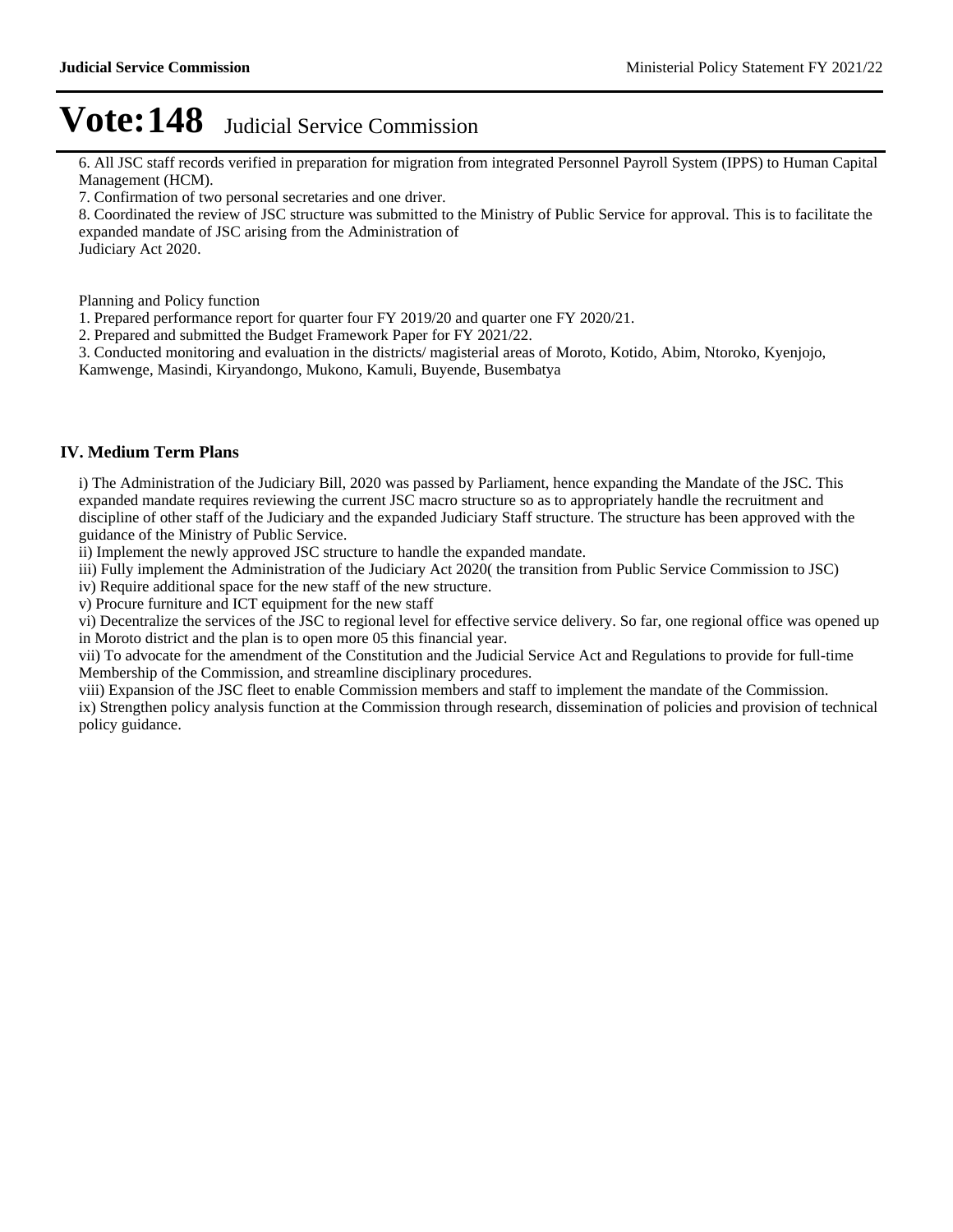## **V. Snapshot Of Medium Term Budget Allocations**

**Table 5.1: Overview of Vote Expenditures (UShs Billion)**

|                  |                                                      |                    |               | 2020/21                                   |         | <b>MTEF Budget Projections</b> |         |         |         |
|------------------|------------------------------------------------------|--------------------|---------------|-------------------------------------------|---------|--------------------------------|---------|---------|---------|
|                  |                                                      | 2019/20<br>Outturn | <b>Budget</b> | <b>Approved Expenditure</b><br>by End Dec | 2021/22 | 2022/23                        | 2023/24 | 2024/25 | 2025/26 |
| <b>Recurrent</b> | Wage                                                 | 2.648              | 2.675         | 1.290                                     | 2.675   | 2.809                          | 2.809   | 2.809   | 2.809   |
|                  | Non Wage                                             | 7.165              | 7.740         | 3.512                                     | 8.178   | 8.178                          | 8.178   | 8.178   | 8.178   |
| Devt.            | GoU                                                  | 0.177              | 0.243         | 0.009                                     | 0.773   | 0.773                          | 0.773   | 0.773   | 0.773   |
|                  | Ext. Fin.                                            | 0.000              | 0.000         | 0.000                                     | 0.000   | 0.000                          | 0.000   | 0.000   | 0.000   |
|                  | <b>GoU</b> Total                                     | 9.990              | 10.658        | 4.811                                     | 11.626  | 11.760                         | 11.760  | 11.760  | 11.760  |
|                  | <b>Total GoU+Ext Fin (MTEF)</b>                      | 9.990              | 10.658        | 4.811                                     | 11.626  | 11.760                         | 11.760  | 11.760  | 11.760  |
|                  | Arrears                                              | 0.139              | 0.000         | 0.000                                     | 0.000   | 0.000                          | 0.000   | 0.000   | 0.000   |
|                  | <b>Total Budget</b>                                  | 10.129             | 10.658        | 4.811                                     | 11.626  | 11.760                         | 11.760  | 11.760  | 11.760  |
|                  | <b>A.I.A Total</b>                                   | N/A                | N/A           | N/A                                       | N/A     | N/A                            | N/A     | N/A     | N/A     |
|                  | <b>Grand Total</b>                                   | 10.129             | 10.658        | 4.811                                     | 11.626  | 11.760                         | 11.760  | 11.760  | 11.760  |
|                  | <b>Total Vote Budget</b><br><b>Excluding Arrears</b> | 9.990              | 10.658        | 4.811                                     | 11.626  | 11.760                         | 11.760  | 11.760  | 11.760  |

#### **Table 5.2: Budget Allocation by Programme (UShs Billion)**

|                                 | 2021/22 Draft Estimates |          |              |  |  |
|---------------------------------|-------------------------|----------|--------------|--|--|
| <b>Billion Uganda Shillings</b> | GoU                     | Ext. Fin | <b>Total</b> |  |  |
| Governance and Security         | 11.626                  | 0.000    | 11.626       |  |  |
| <b>Grand Total:</b>             | 11.626                  | 0.000    | 11.626       |  |  |
| <b>Total excluding Arrears</b>  | 11.626                  | 0.000    | 11.626       |  |  |

### **VI. Budget By Economic Clasification**

**Table V6.1 2020/21 and 2021/22 Budget Allocations by Item**

|                                       |        | 2020/21 Approved Budget |            |              |        | 2021/22 Draft Estimates |              |
|---------------------------------------|--------|-------------------------|------------|--------------|--------|-------------------------|--------------|
| Billion Uganda Shillings              | GoU    | Ext. Fin                | <b>AIA</b> | <b>Total</b> | GoU    | Ext. Fin                | <b>Total</b> |
| <b>Output Class: Outputs Provided</b> | 10.415 | 0.000                   | 0.000      | 10.415       | 10.853 | 0.000                   | 10.853       |
| 211 Wages and Salaries                | 6.006  | 0.000                   | 0.000      | 6.006        | 6.200  | 0.000                   | 6.200        |
| 212 Social Contributions              | 0.400  | 0.000                   | 0.000      | 0.400        | 0.404  | 0.000                   | 0.404        |
| 213 Other Employee Costs              | 0.336  | 0.000                   | 0.000      | 0.336        | 0.308  | 0.000                   | 0.308        |
| 221 General Expenses                  | 1.080  | 0.000                   | 0.000      | 1.080        | 1.184  | 0.000                   | 1.184        |
| 222 Communications                    | 0.053  | 0.000                   | 0.000      | 0.053        | 0.042  | 0.000                   | 0.042        |
| 223 Utility and Property Expenses     | 1.670  | 0.000                   | 0.000      | 1.670        | 1.672  | 0.000                   | 1.672        |
| 224 Supplies and Services             | 0.060  | 0.000                   | 0.000      | 0.060        | 0.057  | 0.000                   | 0.057        |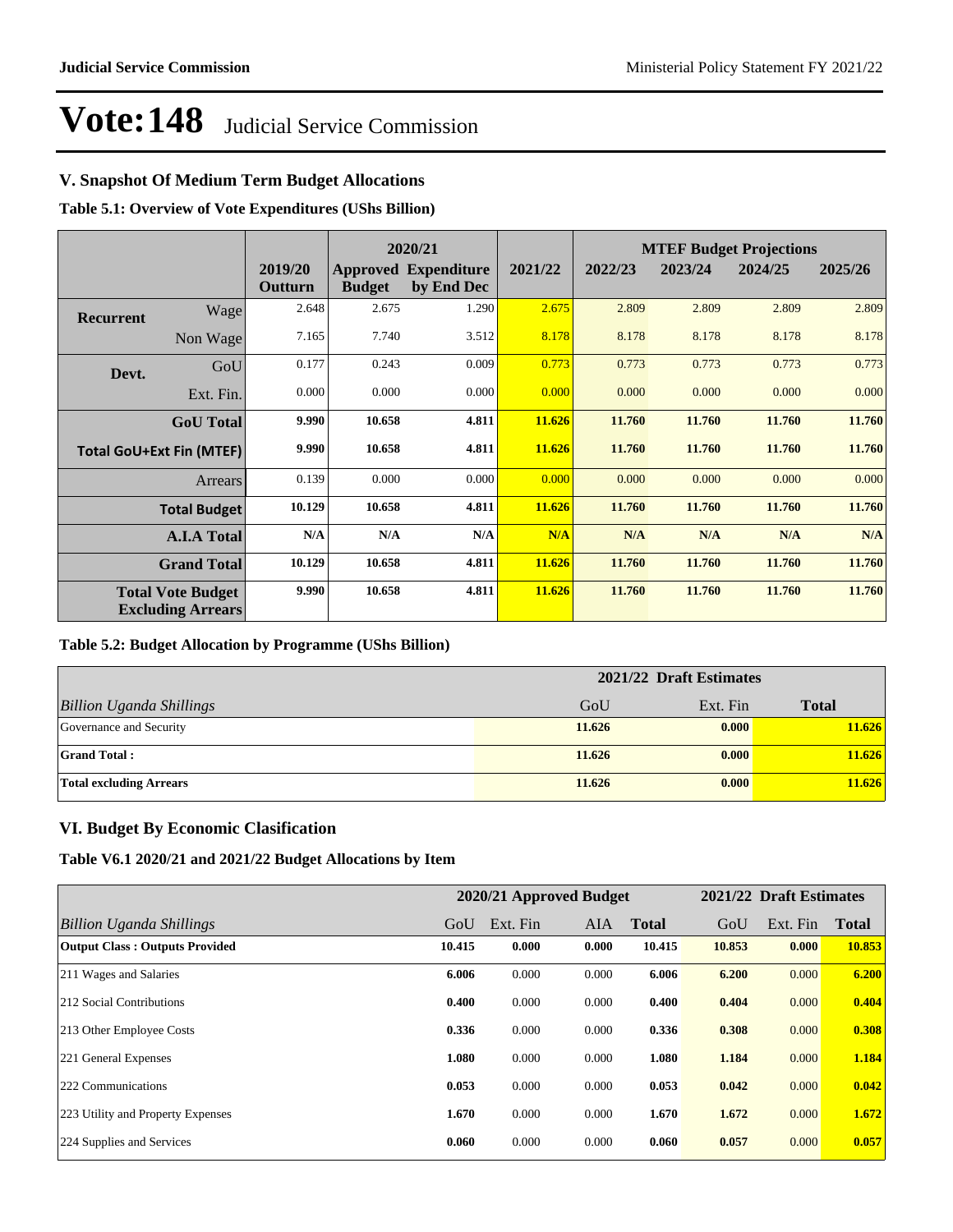| 227 Travel and Transport               | 0.619  | 0.000 | 0.000 | 0.619  | 0.759  | 0.000 | 0.759  |
|----------------------------------------|--------|-------|-------|--------|--------|-------|--------|
| 228 Maintenance                        | 0.192  | 0.000 | 0.000 | 0.192  | 0.227  | 0.000 | 0.227  |
| <b>Output Class: Capital Purchases</b> | 0.243  | 0.000 | 0.000 | 0.243  | 0.773  | 0.000 | 0.773  |
| 312 FIXED ASSETS                       | 0.243  | 0.000 | 0.000 | 0.243  | 0.773  | 0.000 | 0.773  |
| Grand Total :                          | 10.658 | 0.000 | 0.000 | 10.658 | 11.626 | 0.000 | 11.626 |
| <b>Total excluding Arrears</b>         | 10.658 | 0.000 | 0.000 | 10.658 | 11.626 | 0.000 | 11.626 |

## VII. Budget By Sub-Subprogramme, Department And Project

**Table V7.1: Past Expenditure Outturns and Medium Term Projections by Sub-SubProgramme,Department and Project**

| Billion Uganda shillings                                            |                       | FY 2020/21                |                                   | <b>Medium Term Projections</b>              |         |         |         |         |
|---------------------------------------------------------------------|-----------------------|---------------------------|-----------------------------------|---------------------------------------------|---------|---------|---------|---------|
|                                                                     | FY 2019/20<br>Outturn | Approved<br><b>Budget</b> | <b>Spent By</b><br><b>End Dec</b> | 2021-22<br><b>Proposed</b><br><b>Budget</b> | 2022-23 | 2023-24 | 2024-25 | 2025-26 |
| 10 Recruitment and Discipline of<br><b>Judicial Officers</b>        | 0.918                 | 2.568                     | 1.229                             | 2.540                                       | 2.540   | 2.540   | 2.540   | 2.540   |
| 07 Recruitment, search and selection function                       | 0.632                 | 2.259                     | 1.044                             | 2.259                                       | 2.259   | 2.259   | 2.259   | 2.259   |
| 08 Discipline, rewards and sanction function                        | 0.286                 | 0.309                     | 0.185                             | 0.282                                       | 0.282   | 0.282   | 0.282   | 0.282   |
| 18 Public legal awareness and Judicial<br>education                 | 1.321                 | 1.453                     | 0.684                             | 1.613                                       | 1.613   | 1.613   | 1.613   | 1.613   |
| 09 Public legal awareness for administration<br>of justice          | 0.876                 | 0.951                     | 0.435                             | 1.051                                       | 1.051   | 1.051   | 0.833   | 0.951   |
| 10 Judicial Education for administration of<br>justice              | 0.445                 | 0.502                     | 0.249                             | 0.562                                       | 0.562   | 0.562   | 0.780   | 0.662   |
| 19 Complaints management and<br>advisory services                   | 1.341                 | 1.449                     | 0.700                             | 1.575                                       | 1.575   | 1.575   | 1.575   | 1.575   |
| 11 Public complaints management system                              | 0.815                 | 0.891                     | 0.441                             | 0.931                                       | 0.931   | 0.931   | 0.931   | 0.931   |
| 13 Research and planning for administration<br>of justice           | 0.526                 | 0.559                     | 0.259                             | 0.644                                       | 0.644   | 0.644   | 0.644   | 0.644   |
| 25 General administration, planning,<br>policy and support services | 6.549                 | 5.189                     | 2.198                             | 5.898                                       | 6.032   | 6.032   | 6.032   | 6.032   |
| 01 Finance and Administration                                       | 2.950                 | 3.065                     | 1.452                             | 3.212                                       | 3.410   | 3.410   | 3.410   | 3.410   |
| 0390 Judicial Service Commission                                    | 0.177                 | 0.000                     | 0.000                             | 0.000                                       | 0.000   | 0.000   | 0.000   | 0.000   |
| 04 Internal Audit                                                   | 0.076                 | 0.099                     | 0.043                             | 0.099                                       | 0.099   | 0.099   | 0.099   | 0.099   |
| 05 Human Resource Function                                          | 3.242                 | 1.657                     | 0.651                             | 1.610                                       | 1.484   | 1.484   | 1.484   | 1.484   |
| 12 Planning and Policy Function                                     | 0.105                 | 0.125                     | 0.043                             | 0.204                                       | 0.265   | 0.265   | 0.265   | 0.265   |
| 1646 Retooling of Judicial Service<br>Commission                    | 0.000                 | 0.243                     | 0.009                             | 0.773                                       | 0.773   | 0.773   | 0.773   | 0.773   |
| <b>Total for the Vote</b>                                           | 10.129                | 10.658                    | 4.811                             | 11.626                                      | 11.760  | 11.760  | 11.760  | 11.760  |
| <b>Total Excluding Arrears</b>                                      | 9.990                 | 10.658                    | 4.811                             | 11.626                                      | 11.760  | 11.760  | 11.760  | 11.760  |

## VIII. Sub-SubProgramme Performance and Medium Term Plans

**Table V8.1: Sub-SubProgramme Outcome and Outcome Indicators**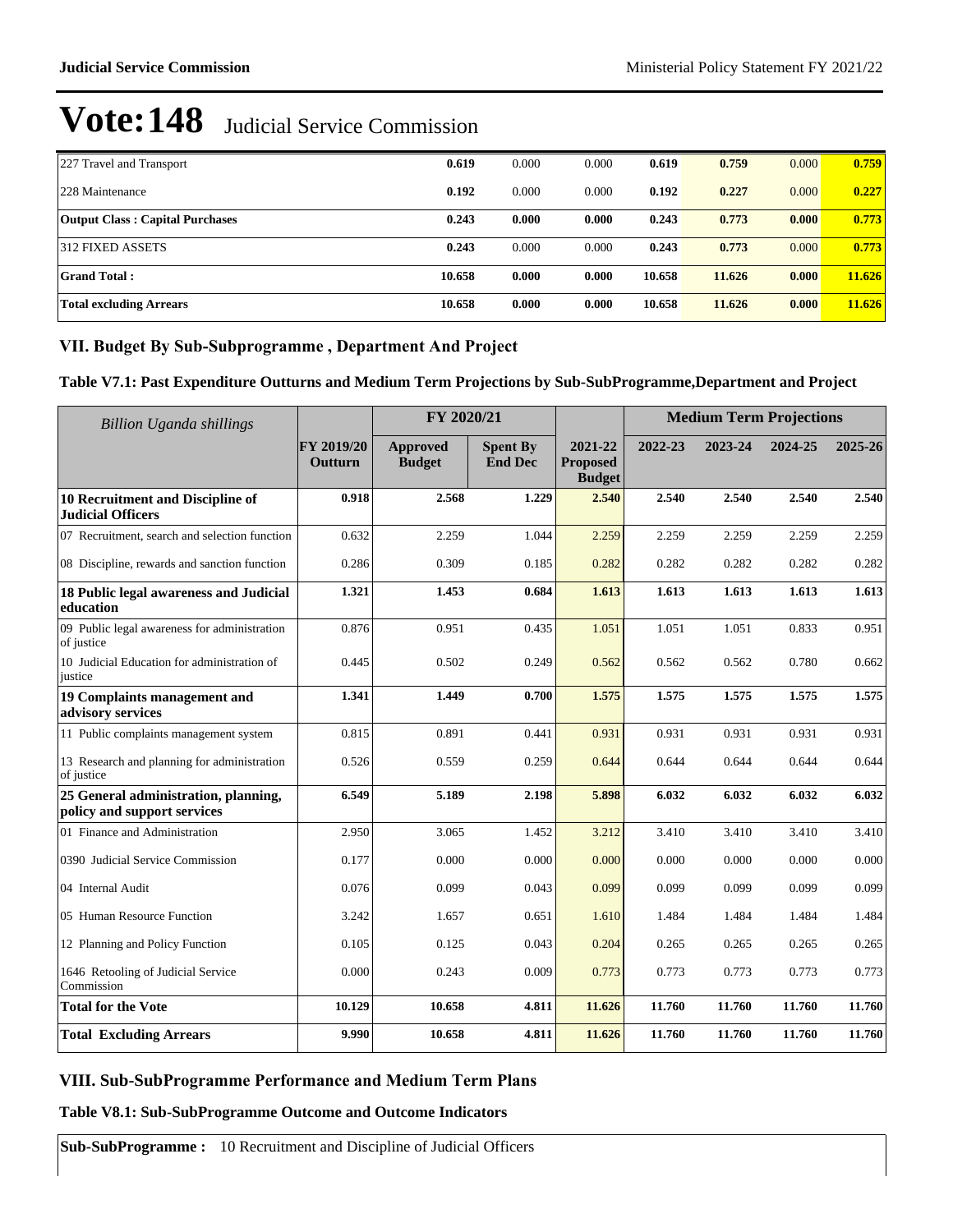| Objective:                                                                                                                                             | To resource the judiciary with quality human resource/ judicial officers for effective judicial service<br>delivery and ensure internal individual accountability through compliance to standards and code of<br>conduct (Professionalism). |                 |                            |                            |                       |            |
|--------------------------------------------------------------------------------------------------------------------------------------------------------|---------------------------------------------------------------------------------------------------------------------------------------------------------------------------------------------------------------------------------------------|-----------------|----------------------------|----------------------------|-----------------------|------------|
| <b>Responsible Officer:</b>                                                                                                                            | Secretary JSC                                                                                                                                                                                                                               |                 |                            |                            |                       |            |
| <b>Outcome:</b>                                                                                                                                        | Improved public access to justice                                                                                                                                                                                                           |                 |                            |                            |                       |            |
|                                                                                                                                                        | 1. Infrastructure and access to JLOS services enhanced                                                                                                                                                                                      |                 |                            |                            |                       |            |
|                                                                                                                                                        |                                                                                                                                                                                                                                             |                 |                            | <b>Performance Targets</b> |                       |            |
|                                                                                                                                                        | <b>Outcome Indicators</b>                                                                                                                                                                                                                   |                 |                            | 2021/22                    | 2022/23               | 2023/24    |
|                                                                                                                                                        |                                                                                                                                                                                                                                             | <b>Baseline</b> | <b>Base year</b>           | <b>Target</b>              | Projection            | Projection |
| · Disciplinary Case disposal rate                                                                                                                      |                                                                                                                                                                                                                                             | 65%             | 2019                       | 88%                        | 89%                   | 90%        |
| · Proportion of declared vacancies filled                                                                                                              |                                                                                                                                                                                                                                             | 100%            | 2019                       | 100%                       | 100%                  | 100%       |
|                                                                                                                                                        | Department: 07 Recruitment, search and selection function                                                                                                                                                                                   |                 |                            |                            |                       |            |
|                                                                                                                                                        | <b>Budget Output: 01 Recruitment of Judicial Officers</b>                                                                                                                                                                                   |                 |                            |                            |                       |            |
| Proportion of declared vacancies filled                                                                                                                |                                                                                                                                                                                                                                             |                 |                            | 95%                        | 95%                   | 95%        |
|                                                                                                                                                        | Department: 08 Discipline, rewards and sanction function                                                                                                                                                                                    |                 |                            |                            |                       |            |
| <b>Budget Output: 07 Discipline and rewards</b>                                                                                                        |                                                                                                                                                                                                                                             |                 |                            |                            |                       |            |
| Case disposal rate (% of investigated complaints d                                                                                                     |                                                                                                                                                                                                                                             |                 |                            | 87%                        | 90%                   | 90%        |
|                                                                                                                                                        | <b>Sub-SubProgramme:</b> 18 Public legal awareness and Judicial education                                                                                                                                                                   |                 |                            |                            |                       |            |
| Objective:                                                                                                                                             | Empower the public to access and participate in law and administration of justice; and Develop judicial<br>education programmes to enhance performance of judicial officers                                                                 |                 |                            |                            |                       |            |
| <b>Responsible Officer:</b>                                                                                                                            | Registrar, Public legal awareness and Judicial Education                                                                                                                                                                                    |                 |                            |                            |                       |            |
| <b>Outcome:</b>                                                                                                                                        | Enhanced public participation in law and administration of justice                                                                                                                                                                          |                 |                            |                            |                       |            |
|                                                                                                                                                        | 1. Commercial justice and the environment for competitiveness strengthened                                                                                                                                                                  |                 |                            |                            |                       |            |
|                                                                                                                                                        | <b>Outcome Indicators</b>                                                                                                                                                                                                                   |                 | <b>Performance Targets</b> |                            |                       | 2023/24    |
|                                                                                                                                                        |                                                                                                                                                                                                                                             | <b>Baseline</b> | <b>Base</b> year           | 2021/22<br><b>Target</b>   | 2022/23<br>Projection | Projection |
|                                                                                                                                                        | • Level of public confidence in law and justice administration systems                                                                                                                                                                      | 47%             | 2019                       | 70%                        | 70%                   | 70%        |
|                                                                                                                                                        | Department: 09 Public legal awareness for administration of justice                                                                                                                                                                         |                 |                            |                            |                       |            |
|                                                                                                                                                        |                                                                                                                                                                                                                                             |                 |                            |                            |                       |            |
| Budget Output: 03 Public awareness and participation in justice administration<br>80<br>90<br>100<br>Number of public sensitization drives implemented |                                                                                                                                                                                                                                             |                 |                            |                            |                       |            |
| Department: 10 Judicial Education for administration of justice                                                                                        |                                                                                                                                                                                                                                             |                 |                            |                            |                       |            |
|                                                                                                                                                        |                                                                                                                                                                                                                                             |                 |                            |                            |                       |            |
| <b>Budget Output: 08 Judiacial education programmes</b><br>60%<br>65%<br>67%<br>Proportion of judicial officers trained                                |                                                                                                                                                                                                                                             |                 |                            |                            |                       |            |
|                                                                                                                                                        |                                                                                                                                                                                                                                             |                 |                            |                            |                       |            |
| Sub-SubProgramme:                                                                                                                                      | 19 Complaints management and advisory services                                                                                                                                                                                              |                 |                            |                            |                       |            |
| Objective:                                                                                                                                             | Provide advice to the Commission and government on administration of justice and inform improvement<br>of the the terms and conditions of service of Judicial Officers.                                                                     |                 |                            |                            |                       |            |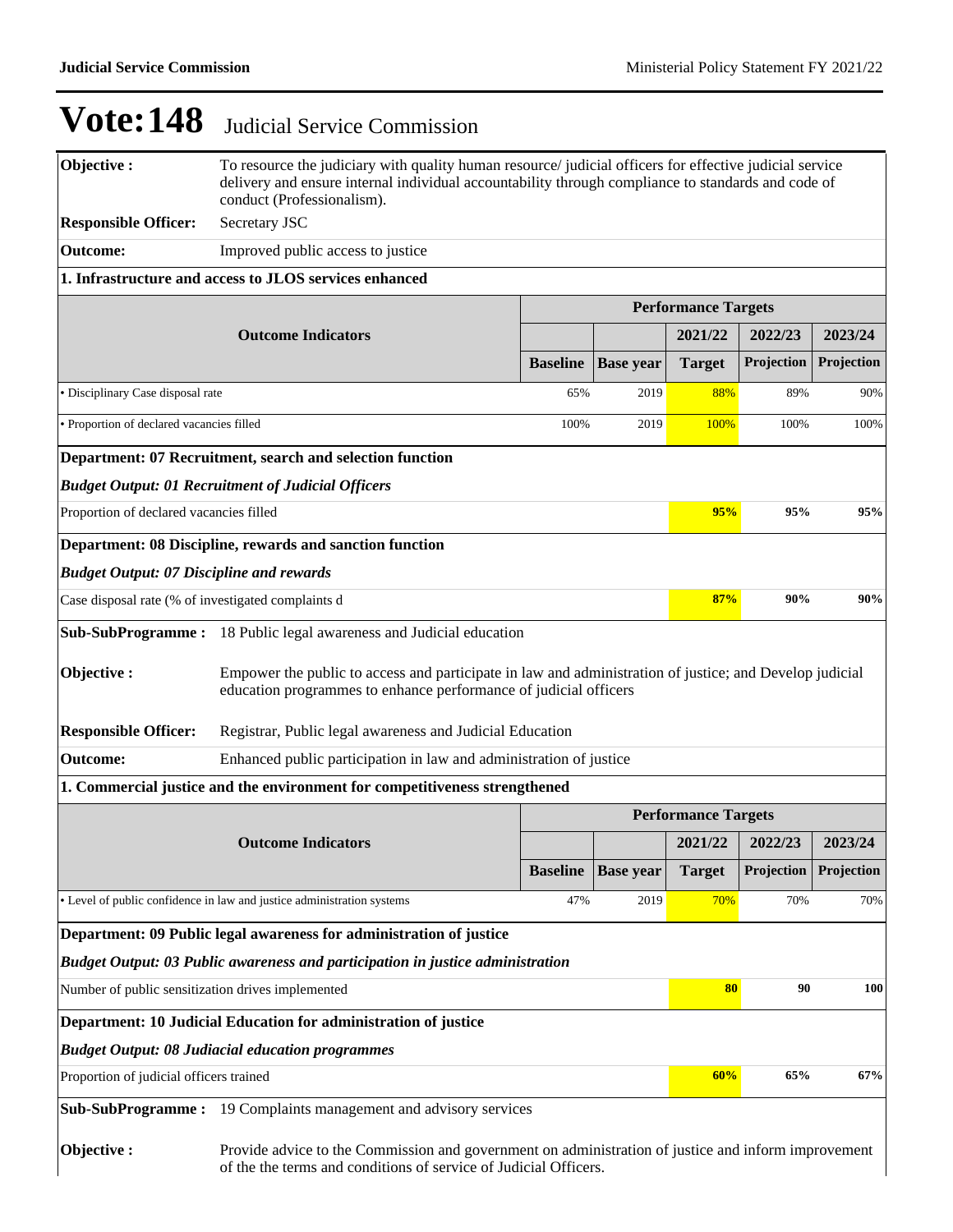## **Vote:148** Judicial Service Commission

| <b>Responsible Officer:</b>                               | Registrar, Planning research and Inspectorate                                                                                                                                    |                 |                  |                            |            |            |  |
|-----------------------------------------------------------|----------------------------------------------------------------------------------------------------------------------------------------------------------------------------------|-----------------|------------------|----------------------------|------------|------------|--|
| <b>Outcome:</b>                                           | Improved administration of justice                                                                                                                                               |                 |                  |                            |            |            |  |
|                                                           | 1. Commercial justice and the environment for competitiveness strengthened                                                                                                       |                 |                  |                            |            |            |  |
|                                                           |                                                                                                                                                                                  |                 |                  | <b>Performance Targets</b> |            |            |  |
|                                                           | <b>Outcome Indicators</b>                                                                                                                                                        |                 |                  | 2021/22                    | 2022/23    | 2023/24    |  |
|                                                           |                                                                                                                                                                                  | <b>Baseline</b> | <b>Base year</b> | <b>Target</b>              | Projection | Projection |  |
| • Proportion of Courts with minimum operational standards |                                                                                                                                                                                  | 40%             | 2019             | 41%                        | 42%        | 43%        |  |
|                                                           | Department: 11 Public complaints management system                                                                                                                               |                 |                  |                            |            |            |  |
| <b>Budget Output: 02 Public Complaints System</b>         |                                                                                                                                                                                  |                 |                  |                            |            |            |  |
| Number of complaints registered                           |                                                                                                                                                                                  |                 |                  | <b>120</b>                 | 121        | 123        |  |
| Complaints clearance rate (Proportion of complaint        |                                                                                                                                                                                  |                 |                  | 88%                        | 89%        | 90%        |  |
| Proportion of toll-free direct complaints register        |                                                                                                                                                                                  |                 |                  | 50%                        | 50%        | 51%        |  |
|                                                           | Department: 13 Research and planning for administration of justice                                                                                                               |                 |                  |                            |            |            |  |
|                                                           | <b>Budget Output: 06 Research and planning for administration of justice</b>                                                                                                     |                 |                  |                            |            |            |  |
| Proportion of courts inspected                            |                                                                                                                                                                                  |                 |                  | 20%                        | 21%        | 22%        |  |
|                                                           | Level of implementation of recommendations on impr                                                                                                                               |                 |                  | 32%                        | 32%        | 33%        |  |
|                                                           | <b>Sub-SubProgramme :</b> 25 General administration, planning, policy and support services                                                                                       |                 |                  |                            |            |            |  |
| Objective:                                                | To provide support systems such as financial, logistics, human resources management and resource<br>mobilization, coordination of SIP implementation, monitoring and evaluation. |                 |                  |                            |            |            |  |
| <b>Responsible Officer:</b>                               | Under Secretary, Finance and Administration                                                                                                                                      |                 |                  |                            |            |            |  |
| <b>Outcome:</b>                                           | Enhanced Capacity of the JSC to coordinate, implement, monitor and evaluate its mandate/ plan                                                                                    |                 |                  |                            |            |            |  |
|                                                           | 1. Commercial justice and the environment for competitiveness strengthened                                                                                                       |                 |                  |                            |            |            |  |
|                                                           |                                                                                                                                                                                  |                 |                  | <b>Performance Targets</b> |            |            |  |
|                                                           | <b>Outcome Indicators</b>                                                                                                                                                        |                 |                  | 2021/22                    | 2022/23    | 2023/24    |  |
|                                                           |                                                                                                                                                                                  | <b>Baseline</b> | <b>Base year</b> | <b>Target</b>              | Projection | Projection |  |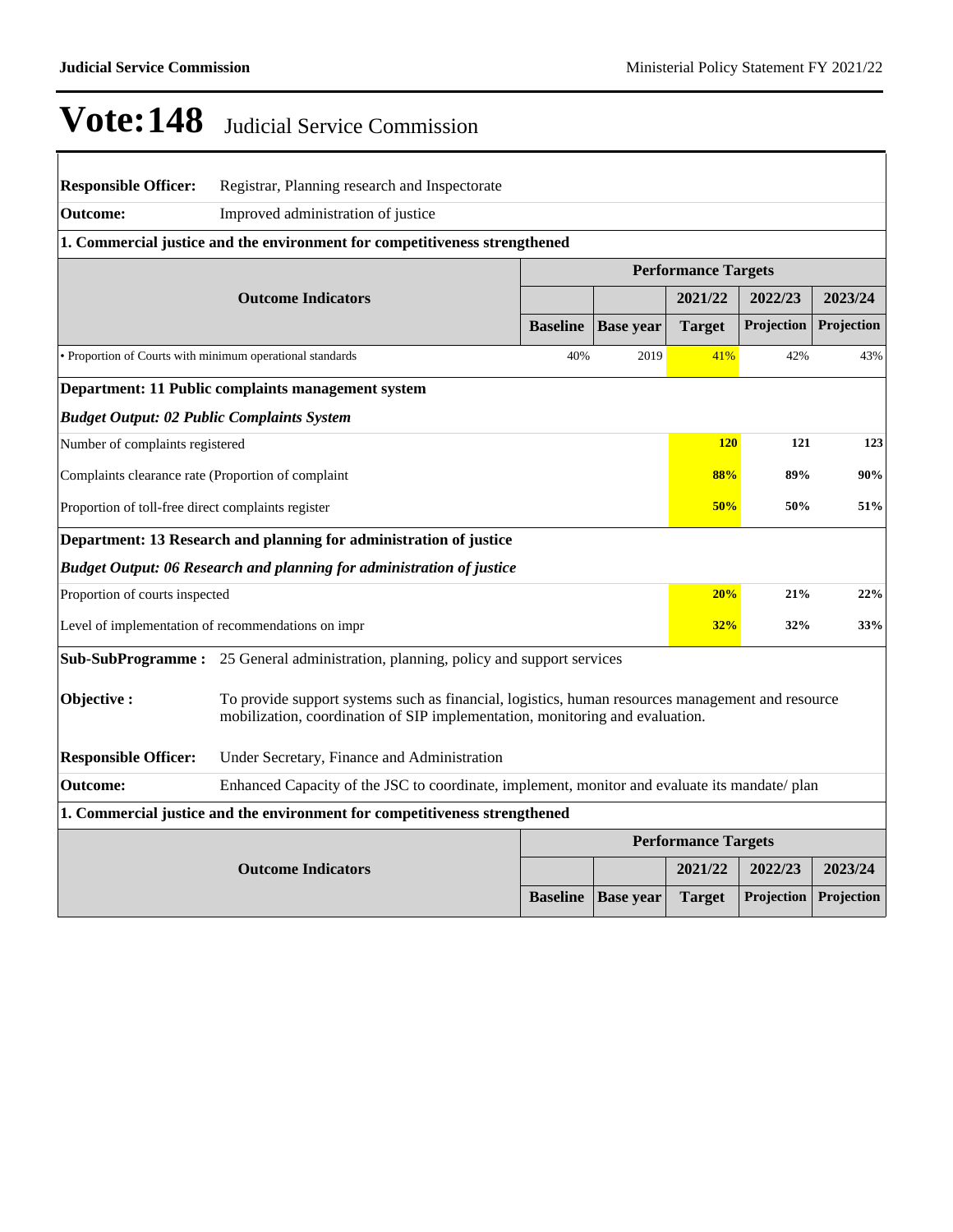| • Percentage of JSC-SIP implemented                                | 62% | 2019 | 20%            | 50%                     | 70% |
|--------------------------------------------------------------------|-----|------|----------------|-------------------------|-----|
| <b>Department: 01 Finance and Administration</b>                   |     |      |                |                         |     |
| <b>Budget Output: 05 Administrative and human resource support</b> |     |      |                |                         |     |
| Number of quarterly and annual reports produced,                   |     |      |                | $\overline{\mathbf{4}}$ |     |
| Number of reports produced                                         |     |      | 12             | 12                      | 12  |
| Human resource function supported (staff salaries                  |     |      | 142            | 142                     | 142 |
| Department: 04 Internal Audit                                      |     |      |                |                         |     |
| <b>Budget Output: 05 Administrative and human resource support</b> |     |      |                |                         |     |
| Number of quarterly and annual reports produced,                   |     |      |                | 4                       |     |
| Human resource function supported (staff salaries                  |     |      |                | $\mathbf{1}$            |     |
| <b>Department: 12 Planning and Policy Function</b>                 |     |      |                |                         |     |
| <b>Budget Output: 05 Administrative and human resource support</b> |     |      |                |                         |     |
| Number of quarterly and annual reports produced,                   |     |      | 5              | 5                       |     |
| Human resource function supported (staff salaries)                 |     |      | $\overline{2}$ | $\overline{2}$          | 2   |

### **IX. Major Capital Investments And Changes In Resource Allocation**

#### **Table 9.1: Major Capital Investment (Capital Purchases outputs over 0.5Billion)**

| FY 2020/21                                                                              | FY 2021/22                                                       |                                                              |  |  |  |  |  |  |
|-----------------------------------------------------------------------------------------|------------------------------------------------------------------|--------------------------------------------------------------|--|--|--|--|--|--|
| <b>Appr. Budget and Planned Outputs</b>                                                 | <b>Proposed Budget and Planned</b><br><b>Outputs</b>             |                                                              |  |  |  |  |  |  |
| <b>Vote 148 Judicial Service Commission</b>                                             |                                                                  |                                                              |  |  |  |  |  |  |
| Sub-SubProgramme: 12 25 General administration, planning, policy and support services   |                                                                  |                                                              |  |  |  |  |  |  |
| Development Project : 1646 Retooling of Judicial Service Commission                     |                                                                  |                                                              |  |  |  |  |  |  |
| <b>Budget Output: 12 25 75 Purchase of Motor Vehicles and Other Transport Equipment</b> |                                                                  |                                                              |  |  |  |  |  |  |
| One Motorcycle procured                                                                 | The procurement process for the motor cycle is<br>still on going | 2 Double cabin pickups for Commission activities<br>procured |  |  |  |  |  |  |
| <b>Total Output Cost(Ushs Thousand)</b><br>10,000                                       | $\bf{0}$                                                         | 500,000                                                      |  |  |  |  |  |  |
| Gou Dev't:<br>10,000                                                                    | $\Omega$                                                         | 500,000                                                      |  |  |  |  |  |  |
| Ext Fin:                                                                                | $\theta$<br>$\Omega$                                             |                                                              |  |  |  |  |  |  |
| A.I.A:                                                                                  | $\overline{0}$<br>$\Omega$                                       |                                                              |  |  |  |  |  |  |

### **X. Vote Challenges and Plans To Improve Performance**

#### **Vote Challenges**

The JSC has continuously faced the following challenges over the years.

i) Inadequate resources (budget) for non-wage recurrent and development for efficient implementation of the Commission's activities.

ii) Poor staff remuneration especially for the non-legal professionals whose salary was not enhanced.

iii) Inadequate transport facilities which hinders the JSC from reaching out to the population as the "people's bridge to justice" iv) Part-time nature of Members of the Commission apart from the Chairperson which has led to slow implementation of activities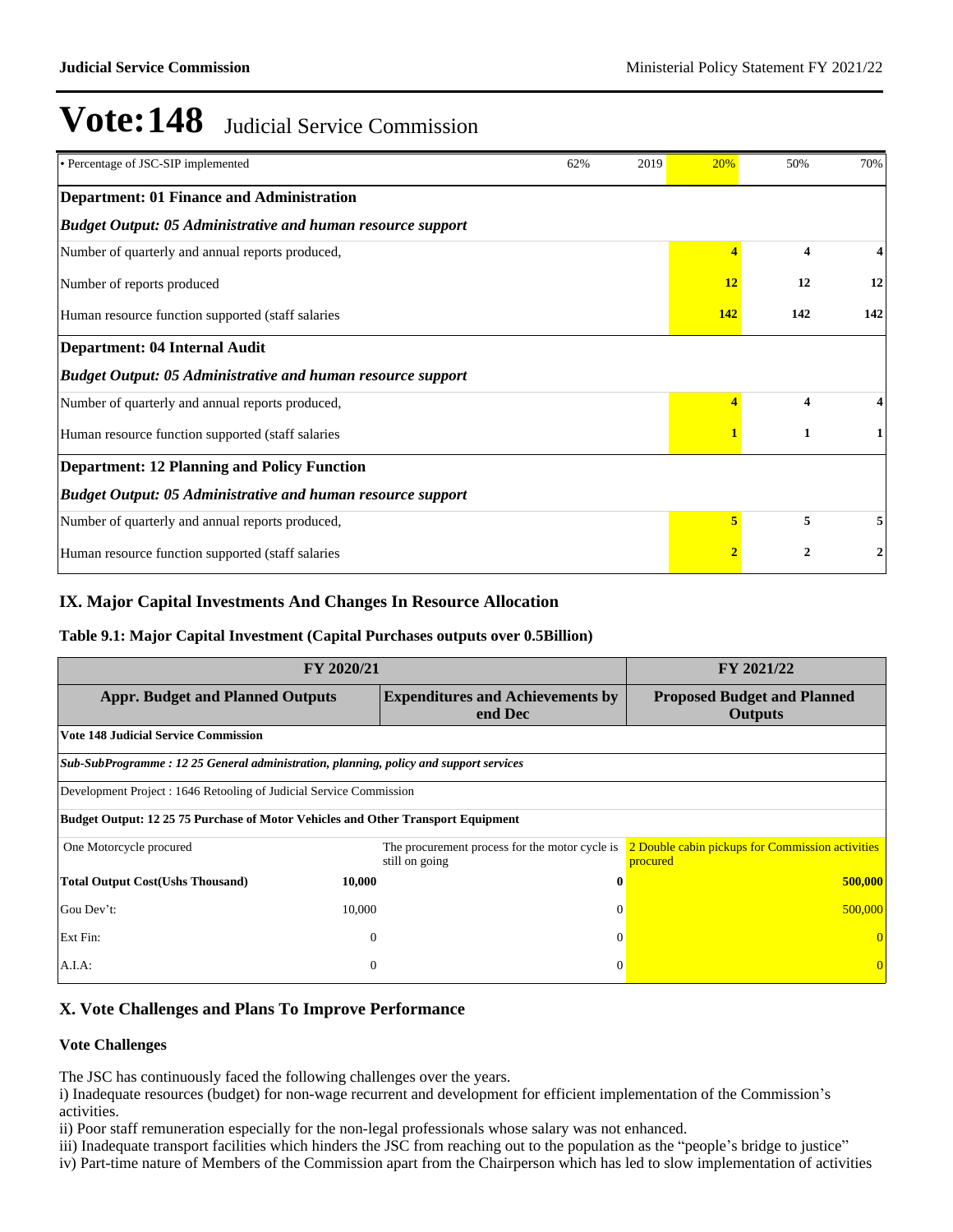especially disposal of complaints.

#### **Plans to improve Vote Performance**

- Continued lobbying for more funds for both non-wage and development transport.
- Lobbying for favorable terms and conditions of service of staff.
- Proposal for the amendment of the Constitution in order to reconstitute the composition of the Commission.

### **XI Off Budget Support**

**Table 11.1 Off-Budget Support by Project**

N/A

### **XII. Vote Cross Cutting Policy And Other Budgetary Issues**

#### **Table 12.1: Cross- Cutting Policy Issues**

| <b>Issue Type:</b>                  | <b>HIV/AIDS</b>                                                                                                                                                                    |
|-------------------------------------|------------------------------------------------------------------------------------------------------------------------------------------------------------------------------------|
| Objective:                          | To prevent the spread of HIV among staff                                                                                                                                           |
| <b>Issue of Concern:</b>            | HIV/AIDS awareness among staff and clients                                                                                                                                         |
| <b>Planned Interventions:</b>       | 1. HIV/AIDS sensitization for staff<br>2. HIV/AIDS testing and counseling<br>3. Put up IEC materials within the JSC offices for staff and clients<br>4. Develop the JSC HIV policy |
| <b>Budget Allocation (Billion):</b> | 0.020                                                                                                                                                                              |
| <b>Performance Indicators:</b>      | 1. Number of sensitisations held<br>2. Number of sessions held for testing and counseling staff.<br>3. JSC HIV policy in place                                                     |
| <b>Issue Type:</b>                  | Gender                                                                                                                                                                             |
| Objective:                          | To ensure a gender bias and discrimination free work environment where all people are provided a<br>chance to realize their full potential.                                        |
| <b>Issue of Concern:</b>            | Gender mainstreaming while implementing activities                                                                                                                                 |
| <b>Planned Interventions:</b>       | 1. Gender disaggregation while implementing activities and reporting<br>2. Awareness creation on gender                                                                            |
| <b>Budget Allocation (Billion):</b> | 0.002                                                                                                                                                                              |
| <b>Performance Indicators:</b>      | 1. Number of gender dissagregated reports produced.<br>2 Number of awareness campaigns held on gender issues                                                                       |
| <b>Issue Type:</b>                  | <b>Enviroment</b>                                                                                                                                                                  |
| Objective:                          | Ensure that all environment laws and policies are publicized and implemented                                                                                                       |
| <b>Issue of Concern:</b>            | Environment conservation                                                                                                                                                           |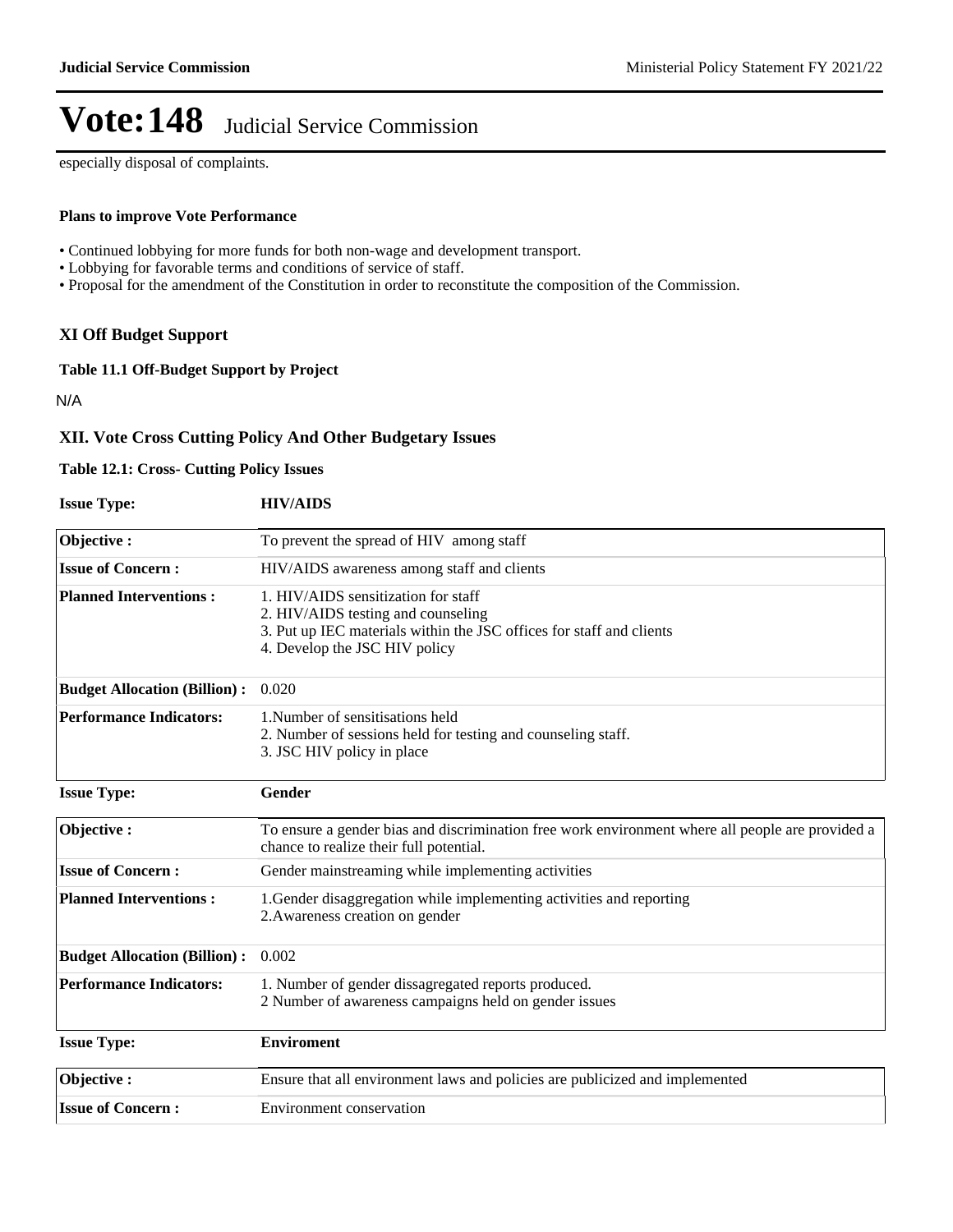| <b>Planned Interventions:</b>             | 1. Sensitization of the public about the environment laws<br>2. Promote tree planting at court premises                 |
|-------------------------------------------|-------------------------------------------------------------------------------------------------------------------------|
| <b>Budget Allocation (Billion):</b> 0.060 |                                                                                                                         |
| <b>Performance Indicators:</b>            | 1. Number of public sensitization conducted on environmental laws and issues.<br>2. Number of courts with trees planted |

## **XIII. Personnel Information**

### **Table 13.1 Staff Establishment Analysis**

| <b>Title</b>                         | <b>Salary Scale</b> | <b>Number Of Approved Positions</b> | <b>Number Of Filled Positions</b> |
|--------------------------------------|---------------------|-------------------------------------|-----------------------------------|
| Senior Legal Officer                 | U3                  | 9                                   | 8                                 |
| Chairperson                          | Specified officer   | 1                                   | $\mathbf{1}$                      |
| Deputy Registrar                     | U1SE                | 4                                   | $\boldsymbol{2}$                  |
| Registrar                            | U1SE                | $\overline{2}$                      | $\overline{2}$                    |
| <b>Under Secretary</b>               | U1SE                | $\overline{2}$                      | $\mathbf{1}$                      |
| Principal Assistant Secretary        | U <sub>2</sub>      | $\overline{2}$                      | $\mathbf{1}$                      |
| Principal Human Resource Off.        | U <sub>2</sub>      | 2                                   | 1                                 |
| Principal Legal Officer              | U <sub>2</sub>      | 4                                   | 4                                 |
| Senior Accountant                    | U <sub>3</sub>      | 1                                   | $\boldsymbol{0}$                  |
| Senior Economist                     | U3                  | 1                                   | $\mathbf{0}$                      |
| Senior Human Resource Officer        | U <sub>3</sub>      | $\overline{2}$                      | $\overline{2}$                    |
| Senior Personal Secretary            | U3                  | $\overline{c}$                      | $\boldsymbol{0}$                  |
| Senior Policy Analyst                | U <sub>3</sub>      | 1                                   | $\mathbf{1}$                      |
| Senior Records Officer               | U <sub>3</sub>      | $\overline{2}$                      | 1                                 |
| Accountant                           | U <sub>4</sub>      | 3                                   | $\boldsymbol{2}$                  |
| Information Technology Officer       | U <sub>4</sub>      | $\overline{2}$                      | $\mathbf{1}$                      |
| <b>Internal Auditor</b>              | U <sub>4</sub>      | 1                                   | $\mathbf{1}$                      |
| Legal officer                        | U <sub>4</sub>      | 16                                  | 14                                |
| Personal Secretary                   | U <sub>4</sub>      | 9                                   | 5                                 |
| Procurement Officer                  | U <sub>4</sub>      | 1                                   | $\mathbf{1}$                      |
| Records Officer                      | U <sub>4</sub>      | $\overline{2}$                      | $\mathbf{1}$                      |
| <b>Assistant Procurement Officer</b> | U <sub>5</sub>      | 3                                   | $\sqrt{2}$                        |
| <b>Assistant Records Officer</b>     | U <sub>5</sub>      | 1                                   | $\mathbf{1}$                      |
| Legal Clerk                          | U <sub>5</sub>      | 6                                   | 6                                 |
| Office Supervisor                    | U <sub>6</sub>      | 1                                   | $\boldsymbol{0}$                  |
| Pool Stenographer                    | U <sub>6</sub>      | 5                                   | $\mathbf{1}$                      |
| Office Typist                        | U7                  | 4                                   | $\overline{c}$                    |
| Records Assistant                    | U7                  | $\overline{2}$                      | $\overline{2}$                    |